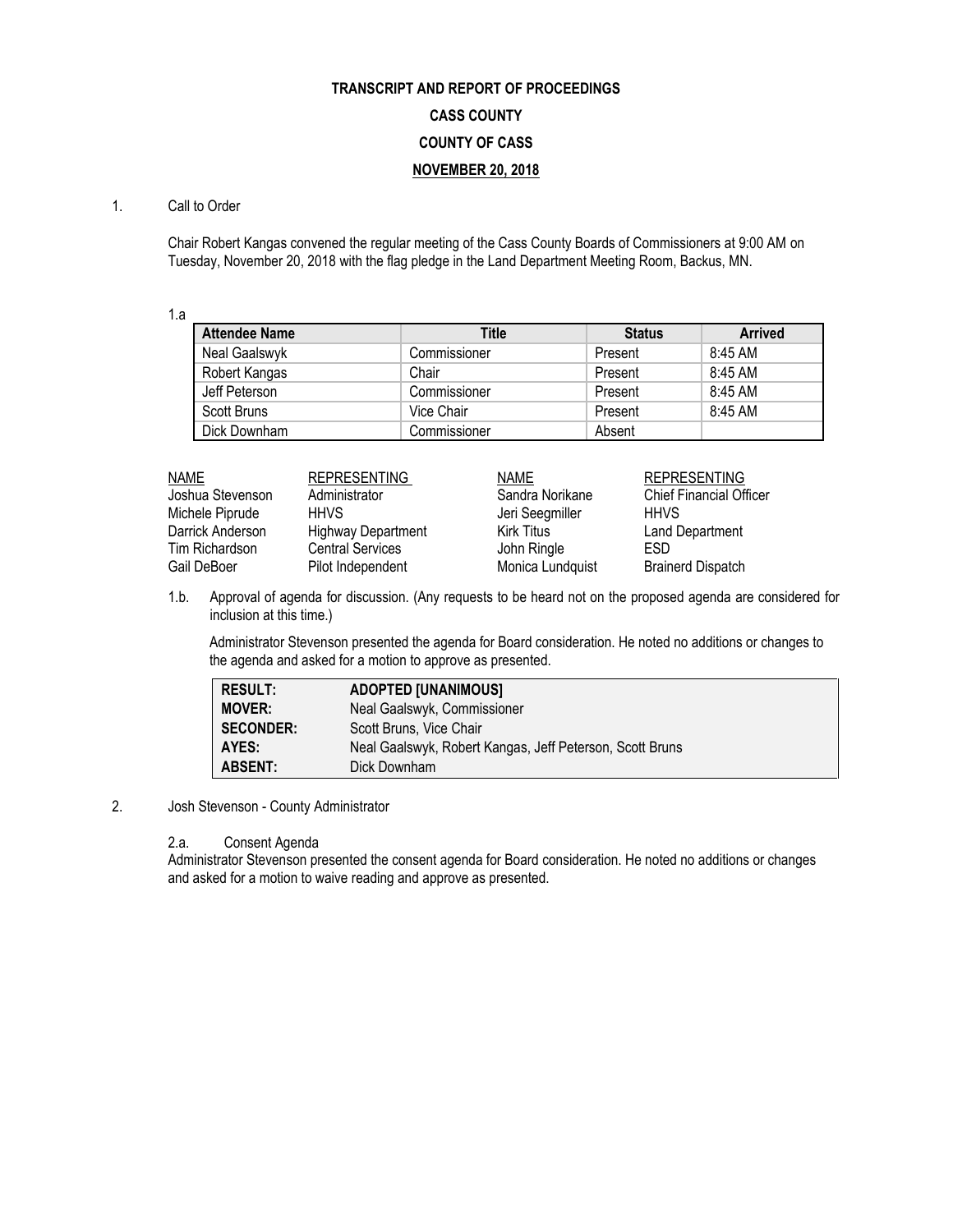| <b>RESULT:</b>   | <b>ADOPTED [UNANIMOUS]</b>                               |
|------------------|----------------------------------------------------------|
| <b>MOVER:</b>    | Scott Bruns, Vice Chair                                  |
| <b>SECONDER:</b> | Jeff Peterson, Commissioner                              |
| AYES:            | Neal Gaalswyk, Robert Kangas, Jeff Peterson, Scott Bruns |
| <b>ABSENT:</b>   | Dick Downham                                             |

Approve - Minutes of November 6th, 2018

Approve – Auditor Manual Warrants/Voids/Corrections (Batch 2) dated October 2018 in the amount of \$95,494.17

Receive & File – October 2018 Monthly budget reports.

Approve – Auditor Warrants dated November 1, 2018 in the amount of \$539,083.24

Approve – Auditor ACH (P2 2018 2nd 50% Advance) dated November 2, 2018 in the amount of \$3,617,030.98

Approve – Auditor Warrants dated November 8, 2018 in the amount of \$1,145,664.35

Approve – HHVS IFS- Manual Warrants/Voids/Corrections (Batch 2) dated October 2018 in the amount of (\$3.25)

Approve – HHVS IFS Auditor Warrants dated November 2, 2018 in the amount of \$126,411.61

Approve – HHVS IFS-SSIS Auditor Warrants dated November 2, 2018 in the amount of \$117,632.59

Approve – HHVS IFS-SSIS Special Auditor Warrants dated November 6, 2018 in the amount of \$1,000.00

Receive & file - Notice of rescinded employment acceptance by Samantha Hess, County Agency Social Worker-CPS, effective November 14, 2018, and notice of intent to fill with a budgeted County Agency Social Worker-CPS, Grade 30.

Receive & file - Notice of appointment of Casey McKeig, Jailer, Grade 21, Step 1, effective November 13, 2018.

Tobacco:

Winnie Store – Winniebigoshish Historical Center, Inc – Unorganized

Outing Station – Roosevelt Lakes Properties – Crooked Lake

Approve: Capital Fund Activity:

All Integrated Solutions (Longville Salt Shed) \$117.50

Anderson Brothers Construction (Longville HWY) \$267.12

Arrowhead Builders Supply (Longville HWY) \$2,966.11

Mark Beard (various) \$6,028.01

Bemidji Steel Company Inc (Longville Salt Shed) \$306.00

Braun Intertec (Pine River Stabilization Project) \$1,651.25

Dean's Construction (Longville Salt Shed) \$2,250.00

Jerry's Hauling & Crane (Longville Salt Shed) \$1,837.50

Lucachick Architecture (Longville HWY) \$660.30

Adopt - Resolution 50-18 for the annual delegation of authority for electronic fund transfers.

Authorize: 3rd quarter Longville Ambulance Subordinate Service District payment in the amount of \$122,750.00.

Approve - Joint Powers Agreement between State of Minnesota, acting through its Department of Public Safety, Bureau of Criminal Apprehension (BCA) and the County of Cass on behalf of its Probation (Agency)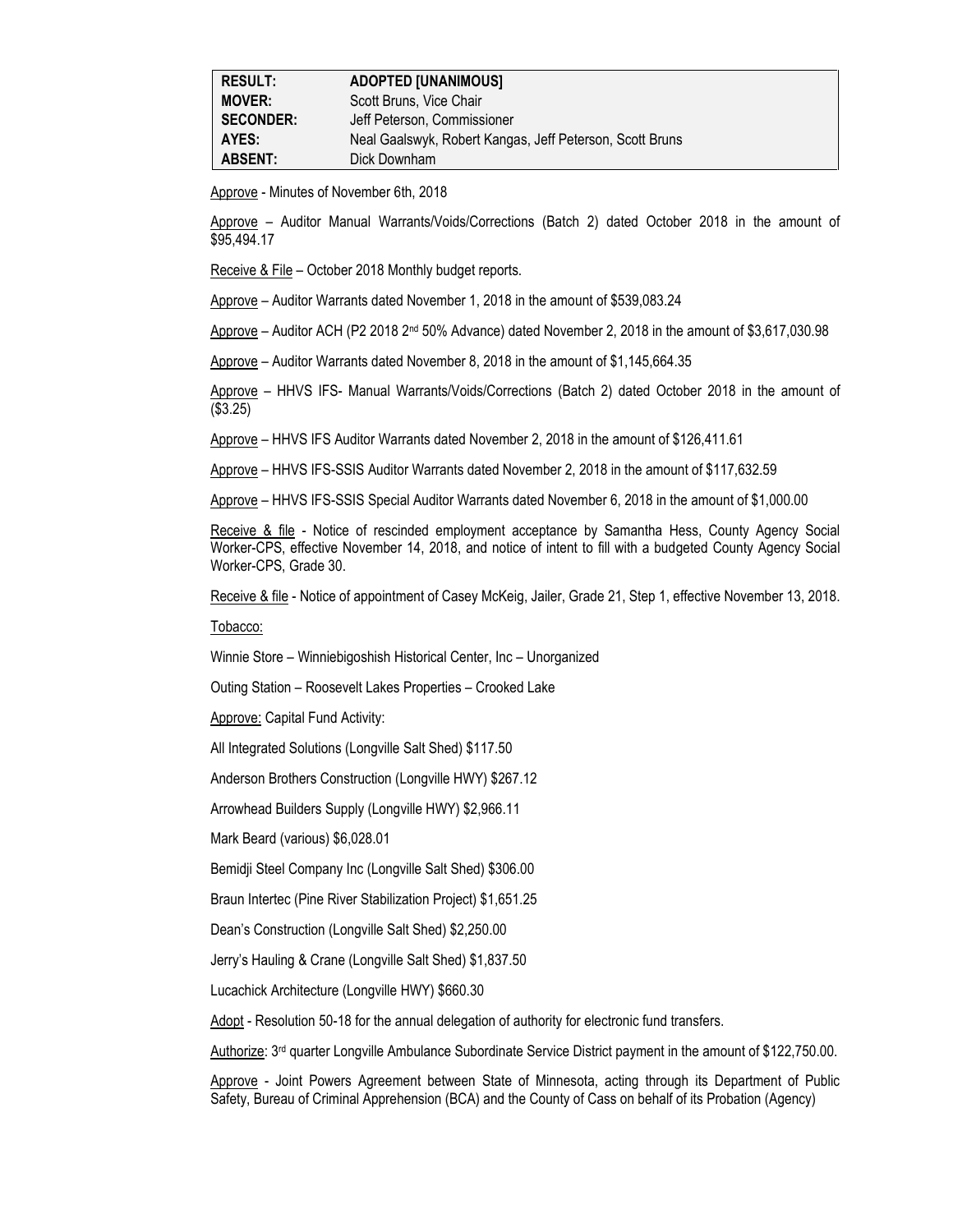Approve - Service Agreement with Trimin Systems who provides computer programming, technical assistance and related services to support HHVS' Agency Collection System (ACS) and Social Welfare System (SWS).

Approve- Amendment to the SCHA Provider Participation Agreement regarding reimbursement to Providers for Covered Services effective January 1, 2019.

Approve - MOU with Sourcewell Contracting Services for hosting Regional County Contract Coordinator.

Approve – Memorandum of Agreement with Pequot Lakes Physical Therapy Services to provide physical therapy services for Cass County

Approve – McCoy reclassification as recommended by the Cass County Planning Commission at their November 13, 2018 regular meeting.

Receive & file – October 2018 Interest Report

Receive & file – 2018 MCIT dividend payment in the amount of \$186,101.00

Receive & file – Notification of Community Health Board's Local Public Health Grant award in the amount of \$135,304 for calendar year 2019.

Receive & file – Update on White Oaks Estates Housing Project in Baxter bringing more housing and supportive housing to the Brainerd Lakes Area.

2.b. Report Back from SWCD Liaison Committee

Administrator Stevenson provided a summary of the November 1, 2018 Soil and Water Conservation District (SWCD) Liaison Committee of the Board. He reported that Commissioners Gaalswyk and Peterson met with SWCD Supervisors Kuschel and Ekholm to discuss various topics. The topics included "other water" courses related to the buffer law, the Aquatic Invasive Species Task Force meeting for plan updates, 2019 County Support, fund balance management, the noxious weed control program, pictometry funding, one watershed one plan status updates, and the need for any SWCD agreement amendments. He reported that committee made only one recommendation to the full Board. He noted that the committee recommended not to include "other waters" under the buffer law at this time due to the amount of funding and programs currently available for "other waters" compliance. He then asked for a motion to approve the recommendation from the SWCD Liaison Committee to not include additional "other waters" under the Buffer Law.

| <b>RESULT:</b>   | <b>APPROVED [UNANIMOUS]</b>                              |
|------------------|----------------------------------------------------------|
| <b>MOVER:</b>    | Neal Gaalswyk, Commissioner                              |
| <b>SECONDER:</b> | Scott Bruns, Vice Chair                                  |
| AYES:            | Neal Gaalswyk, Robert Kangas, Jeff Peterson, Scott Bruns |
| <b>ABSENT:</b>   | Dick Downham                                             |

- 3. Jeri Seegmiller and Michele Piprude Health Human and Veteran Services
	- 3.a. Receive & File Public Health Tobacco Update

County Team Lead Jeri Seegmiller provided information on the tobacco e-cigarette epidemic of teenage vaping. She reported a student survey shows that Cass teens have increased their use of both tobacco and e-cigarettes higher than the statewide average in the last year. She noted that statewide 1 in 5 high schoolers use ecigarettes. She also noted that in 2016 Cass County  $9<sup>th</sup>$  grade youth reported 6% higher use (15.4% vs  $9.3%$ ) and 11th grade youth reported 4% higher use (21.2% vs 17.1%) than state averages. The Board discussed an ordinance to raise the purchase of tobacco and tobacco products age to 21 years old for the County. Although no action was taken, the Board voiced support for a statewide effort to raise the minimum age to 21 years old through legislative priorities in 2019. The Board thanked her for the report.

## **RESULT: RECEIVED AND FILED**

3.b. Region V+ Adult Mental Health Initiative Interlocol Cooperative Agreement

Health Human and Veteran Services Director Michele Piprude provided information on the Region V+ Adult Mental Health Initiative. She reported that the group of six counties is meeting on a monthly basis providing consistency in the region. She noted that the initiative is open to the Leech Lake Band of Ojibwe as well. It was also reported that all services provided are for adult mental health with 60 to 90 individuals currently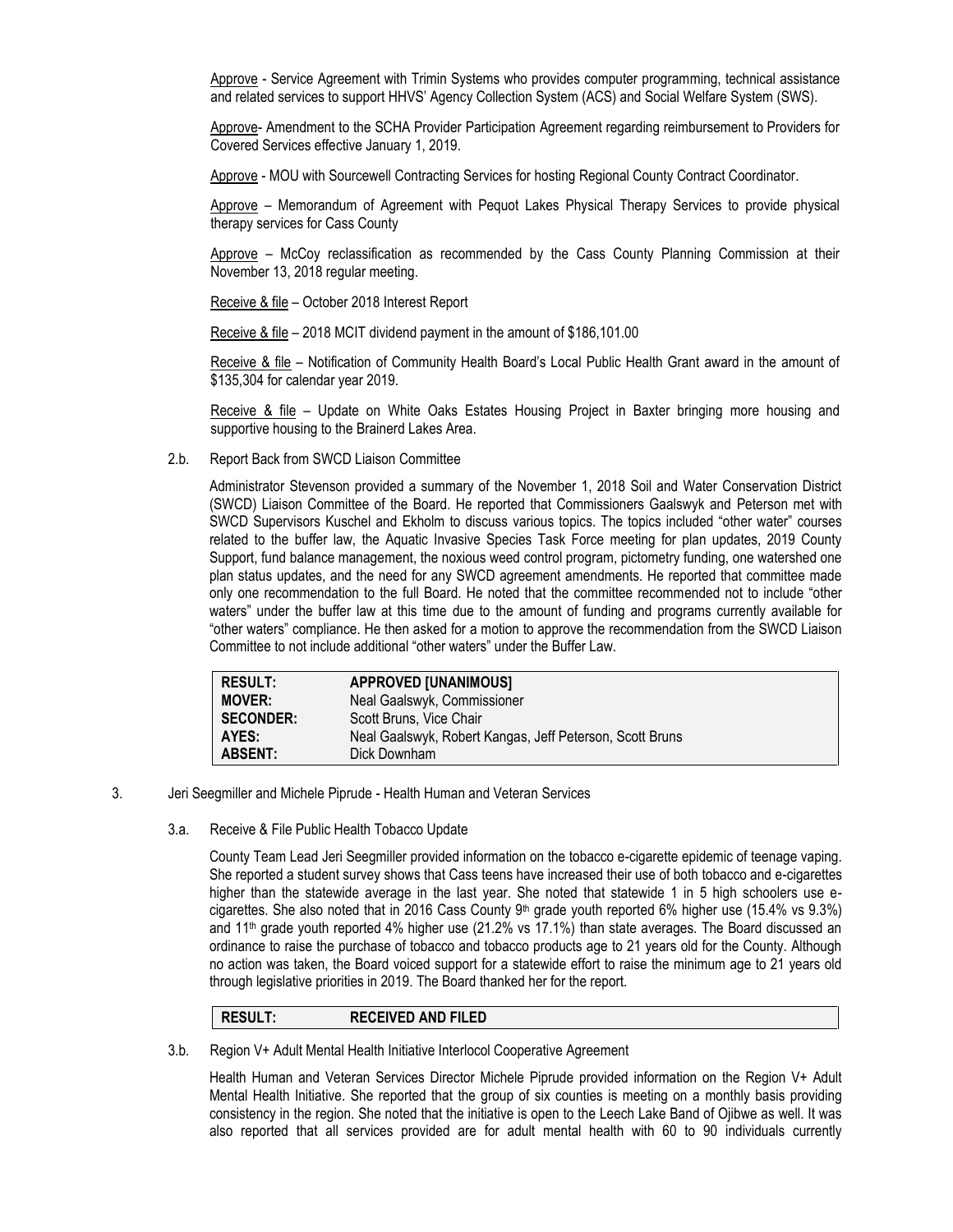participating. She noted that the program serves participants with dementia and other mental health issues in older adults. She then asked for a motion to approve the Region V+ Adult Mental Health Initiative Interlocal Cooperative Agreement as presented.

| <b>RESULT:</b>   | <b>APPROVED [UNANIMOUS]</b>                              |
|------------------|----------------------------------------------------------|
| <b>MOVER:</b>    | Jeff Peterson, Commissioner                              |
| <b>SECONDER:</b> | Scott Bruns, Vice Chair                                  |
| AYES:            | Neal Gaalswyk, Robert Kangas, Jeff Peterson, Scott Bruns |
| <b>ABSENT:</b>   | Dick Downham                                             |

- 4. Kirk Titus Land Commissioner
	- 4.a. Federal Dam Bridge Update

Land Commissioner Kirk Titus and Highway Engineer Darrick Anderson provided an update on the Soo Line bridge near Federal Dam. They reported that on September 6, 2018 the Soo Line Trail trestle bridge, that crosses the Leech River at Federal Dam Minnesota, sustained significant damage in an early morning arson caused fire. They also noted that the bridge provides an important connection for the Soo Line Trail, which has offered many years of snowmobile and ATV riding opportunities to residents and visitors. They also reported that Erickson Engineering has conducted an inspection of the bridge. The report concluded that it was not feasible to restore or rehabilitate the bridge due to the extensive fire damage and the bridge should be demolished and if desired, a replacement structure be built. The engineer's estimate to build a replacement bridge at the current location is approximately \$655,000. It was noted that the Federal Dam City Council unanimously approved a trail reroute option through the City and across County Road 8 bridge. They reported that a proposed new bridge located west of the existing County Road 8 bridge could serve as a fishing, pedestrian, bicycle and atv/snowmobile bridge at an estimated cost of \$800k to \$1 million and that County staff is working with partners to obtain funds to support this project. The Board thanked them for the report.

# **RESULT: RECEIVED AND FILED**

- 5. Tim Richardson Central Services
	- 5.a. Phone System Replacement

Central Services Director Tim Richardson provide information on the need to update the phone system in three buildings in Walker. He reported that this item is part of the capital plan for the courthouse, Health Human Veteran Service building, and highway building. He also reported that the current system is from 2000 and earlier with no caller id or enhanced 911 capabilities. He explained that due to the age of the existing system new cables are needed in the highway building. He then asked for a motion to approve the proposal from Arvig in the amount of \$75,485 for replacement of current phone systems at HHVS, Highway, and the Courthouse campus and cabling quote from Arvig for the highway building for \$9000 to be paid from the capital account.

| <b>RESULT:</b>   | <b>APPROVED [UNANIMOUS]</b>                              |
|------------------|----------------------------------------------------------|
| <b>MOVER:</b>    | Neal Gaalswyk, Commissioner                              |
| <b>SECONDER:</b> | Scott Bruns, Vice Chair                                  |
| AYES:            | Neal Gaalswyk, Robert Kangas, Jeff Peterson, Scott Bruns |
| <b>ABSENT:</b>   | Dick Downham                                             |

- 6. John Ringle ESD Director.
	- 6.a. Pine River Transfer Station Monitoring Contract

Environmental Services Director John Ringle provided information on monitoring and minor repairs at the Pine River Transfer station. He noted that we have had an unwritten agreement with Joe Krecklau for years. He also noted the Mr. Krecklau has worked at the station since it was built and is very familiar with the equipment and buildings. He reported a need for County staff to learn more about the inspections and minor repairs taking place on site. He proposed a written contract to allow staff to shadow Mr. Krecklau for 90 days to take a more active role in the management of the facility. He then asked for a motion to refer the proposed contact back to staff for modifications and report back to the Board.